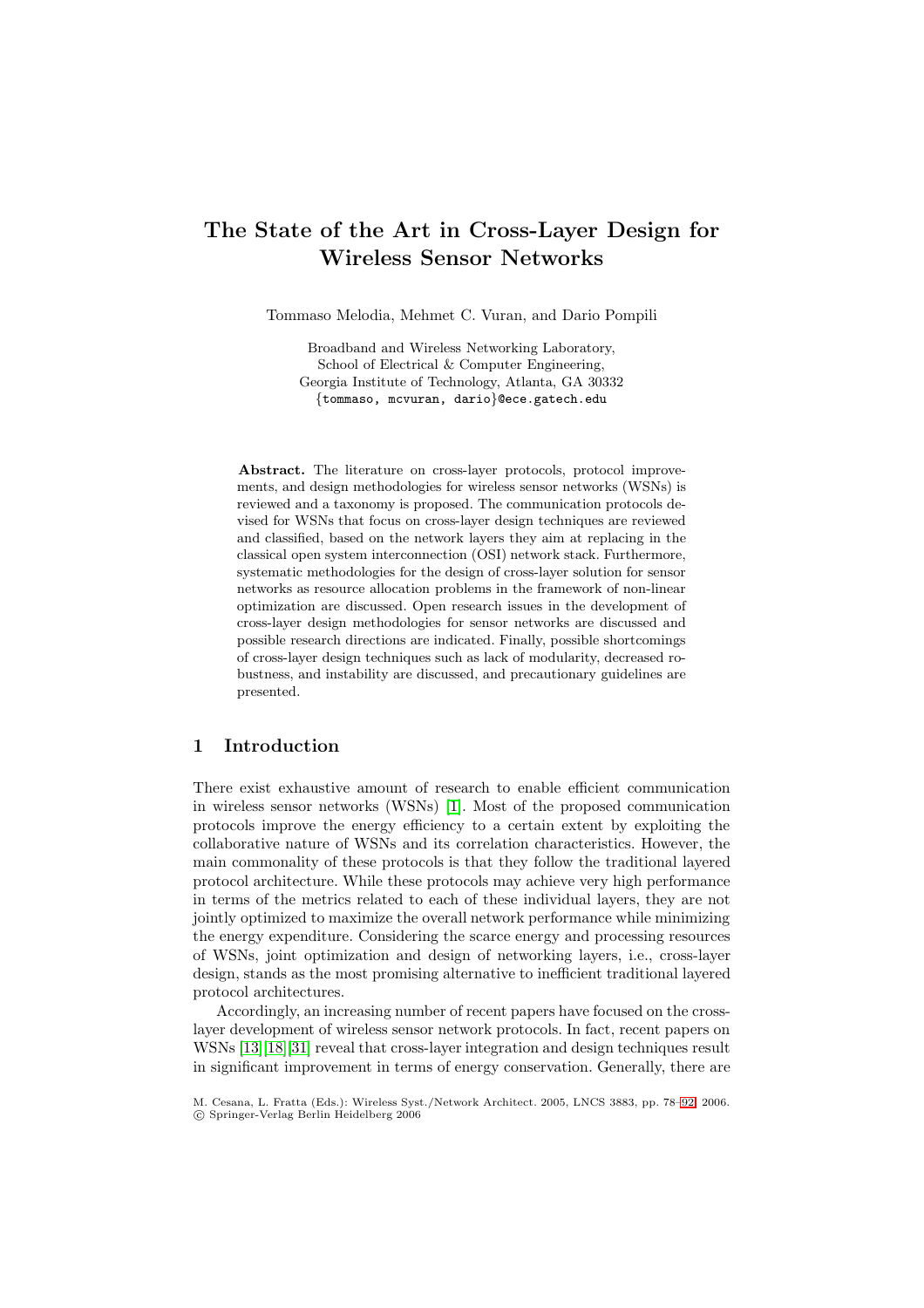three main reasons behind this improvement. First, the stringent energy, storage, and processing capabilities of wireless sensor nodes necessitate such an approach. The significant overhead of layered protocols results in high inefficiency. Moreover, recent empirical studies necessitate that the properties of low power radio transceivers and the wireless channel conditions be considered in protocol design. Finally, the event-centric approach of WSNs requires application-aware communication protocols.

Although a consistent amount of recent papers have focused on cross-layer design and improvement of protocols for WSNs, a systematic methodology to accurately model and leverage cross-layer interactions is still missing. With this respect, the design of networking protocols for multi-hop wireless ad hoc and sensor networks can be interpreted as the distributed solution of resource allocation problems at different layers. However, while most of the existing studies decompose the resource allocation problem at different layers, and consider allocation of resources at each layer separately, we review recent literature that has tried to establish sound cross-layer design methodologies based on the joint solution of resource allocation optimization problems at different layers.

Several open research problems arise in the development of systematic techniques for cross-layer design of WSN protocols. In this paper, we describe the performance improvement and the consequent risks of a cross-layer approach. We review literature proposing precautionary guidelines and principles for crosslayer design, and suggest some possible research directions. We also present some concerns and precautionary considerations regarding cross-layer design architectures. A cross-layer solution, in fact, generally decreases the level of modularity, which may loose the decoupling between design and development process, making it more difficult to further design improvements and innovations. Moreover, it increases the risk of instability caused by unintended functional dependencies, which are not easily foreseen in a non-layered architecture.

The paper is organized as follows. In Section 2, we overview the communication protocols devised for WSNs that focus on cross-layer design techniques. We classify these techniques based on the network layers they aim at replacing in the classical OSI network stack. Moreover, a new communication paradigm, i.e., cross-layer module, is introduced. In Section [3,](#page-1-0) we discuss the resource allocation problems that relate to the cross-layer design and the proposed solutions in WSNs. Based on the experience in cross-layering in WSNs, in Section 4 we list the potential open problems that we foresee for WSNs. Then, we stress some reservations about cross-layer design by discussin[g i](#page-6-0)ts pros and cons in Section 5, and conclude the paper in Section 6.

# **2 Cross-Layer Protocols for Wireless Sensor Networks**

<span id="page-1-0"></span>The experience gained through both scientific studies and experimental work in WSNs revealed important interactions between different layers of the network stack. These interactions are especially important for the design of communication protocols for WSNs.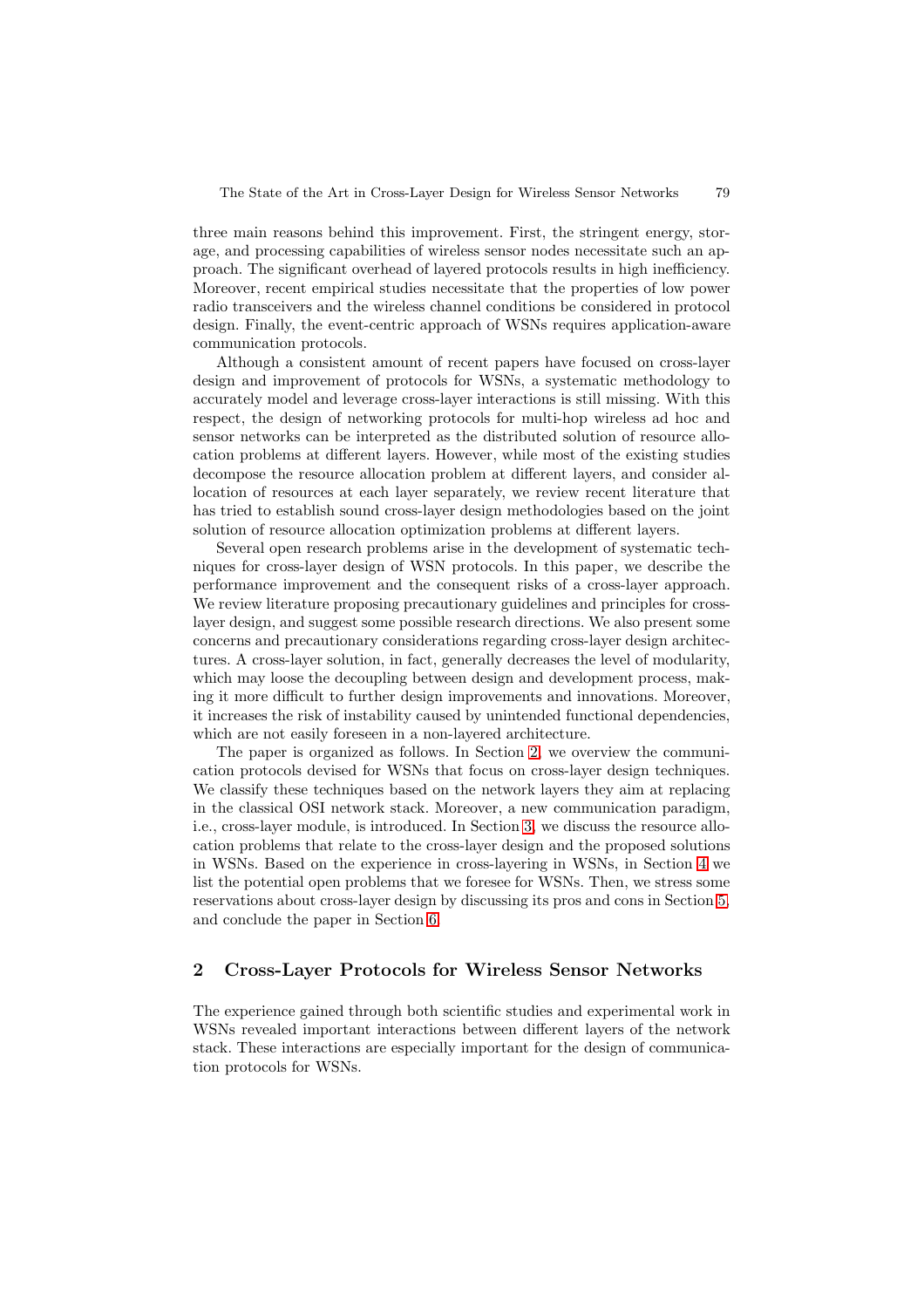As an example, in [15], the effect of wireless channel on a simple communication protocol such as flooding is investigated through testbed experiments. Accordingly, the broadcast and asymmetric nature of the wireless channel results in a different performance than that predicted through unit disk graph models (UDG). Similarly, [in](#page-13-2) [38], the experimental studies reveal that the perfectreception-within-range models can be misleading in performance evaluations due to the existence of *transitional region* in low power links. Moreover, in  $[26]$ , guidelines for physical-layer-driven protocol and algorithm design are investigated. These existing stu[die](#page-14-1)s strongly advocate that communication protocols for WSN need to be re-designed considering the wireless channel properties. Similarly, as pointed out in [31], the interdependency between local conten[tion](#page-14-2) and end-to-end congestion is important to be considered in protocol design. The interdependency between these and other network layers call for adaptive crosslayer mechanisms for efficient data delivery in WSNs.

In addition to the wireless [cha](#page-14-0)nnel impact and cross-layer interactions, spatiotemporal correlation is another significant characteristic of sensor networks. Dense deployment of sensor nodes results in the sensor observations being highly correlated in the space domain. Similarly, the nature of the energy-radiating physical phenomenon yields temporal correlation between each consecutive observation of a sensor node. Exploiting the spatial and temporal correlation further improves energy efficiency of communication in WSNs [30].

Next, we overview representative communication protocols that are relevant to the cross-layering philosophy. Moreover, we overview a single module solution for efficient communication in WSNs.

#### **2.1 Existing Work**

Cross-layer approach has so far been used in two main context in WSNs. In many papers, the cross-layer interaction is considered, where the traditional layered structure is preserved, while each layer is informed about the conditions of other layers. However, the mechanisms of each layer still stay intact. On the other hand, there is still much to be gained by rethinking the mechanisms of network layers in a unified way so as to provide a single communication module for efficient communication in WSNs. In this section, we also focus on the cross-layer module design, where functionalities of multiple traditional layers are melted into a functional module.

In the following, the literature of WSN protocols with cross-layer principles are surveyed. We classify these studies in terms of interactions or modularity among physical (PHY), medium access control (MAC), routing, and transport layers.

 $MAC + PHY$ : In [17], the energy consumption analysis for physical and MAC layers is performed for three different MAC protocols. The authors provide analysis of energy consumption and conclude that single-hop communication can be more efficient if real radio models are used. Although this is an interesting result, the analysis is bas[ed o](#page-13-3)n a linear network, which may not be practical in realistic scenarios.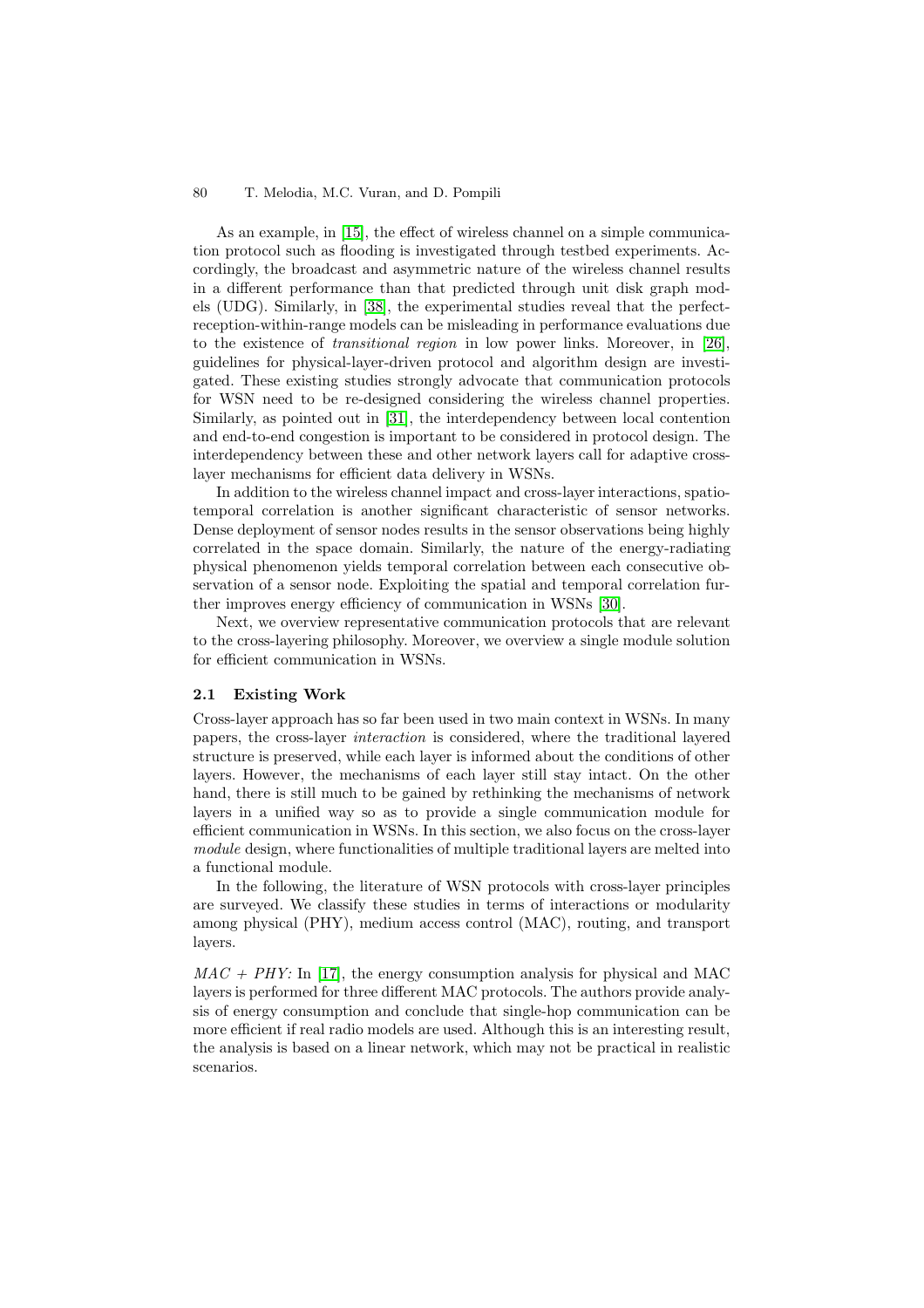A cross-layer solution among MAC layer, physical phenomenon, and the application layer for WSNs is proposed in [32]. The spatial correlation in the observed physical phenomenon is exploited for medium access control. Based on a theoretical framework, it is shown that a sensor node can act as a representative node for several other sensor nodes. Accordingly, a distributed, spatial correlation-based collaborative medium [acc](#page-14-3)ess control (CC-MAC) protocol is proposed. Simulation results show that exploiting spatial for medium access results in high performance in terms of energy, packet drop rate, and latency.

 $MAC + Routing$ : In many work, the *receiver-based* routing is exploited for MAC and routing cross-layer modularity. In this approach, the next hop is chosen as a result of the contention in the neighborhood. Receiver-based routing has been independently proposed in [28], [35], and [36]. In [35] and [36], the authors discuss the energy efficiency, latency, and multihop performance of the algorithm. In [37], the work in [35] and [36] is extended for a single radio node. In [28], the receiverbased routing is also analyzed based on a simple channel model and lossless links. Moreover, the latency per[form](#page-14-4)[anc](#page-14-5)e of th[e pr](#page-14-6)oto[col i](#page-14-5)s pre[sent](#page-14-6)ed based on different delay functions and collision rates. Although the authors provide insightfu[l re](#page-14-7)sults for the [rec](#page-14-5)eiver-[bas](#page-14-6)ed routing, the impact of physical layer [is n](#page-14-4)ot considered in the protocol operation. Similarly in [14], the routing decision is performed as a result of successive competitions at the medium access level. More specifically, the next hop is selected based on a weighted progress factor and the transmit power is increased successively until the most efficient node is found. Moreover, on-off schedules are used. The perform[anc](#page-13-4)e evaluations of all these propositions present the advantages of cross-layer approach at the routing and MAC layers.

A joint scheduling and routing scheme is proposed in [27] for periodic traffic in WSNs. In this scheme, the nodes form distributed on-off schedules for each flow in the network while the routes are established such that the nodes are only awake when necessary. Since the traffic is periodic, the schedules are then maintained to favor maximum efficiency. The authors als[o inv](#page-14-8)estigate the tradeoff between on-off schedules and the connectivity of the network.

The usage of on-off schedules in a cross-layer routing and MAC framework is also investigated in [18]. In this work, a TDMA-based MAC scheme is devised, where nodes distributively select their appropriate time slots based on local topology information. The routing protocol also exploits this information for route establishment. In [18], the authors advocate the usage of cross-layer interaction through co[mpa](#page-13-1)rative simulations with a strict layered approach.

WSNs are characterized by multiple flows from closely located nodes to a single sink. However, if this fact is not considered in route establishment, potential interfering routes can be [est](#page-13-1)ablished. In [13], this effect of broadcast nature of MAC on routing is investigated. In this work, MAC interference between routes is minimized by constructing *interference-aware* routes. The routes are constructed using node codewords that indicate the interference level of nodes and each packet contains a *route indicator* f[or r](#page-13-0)oute establishment. As a result, the routes are constructed to minimize the interference among them.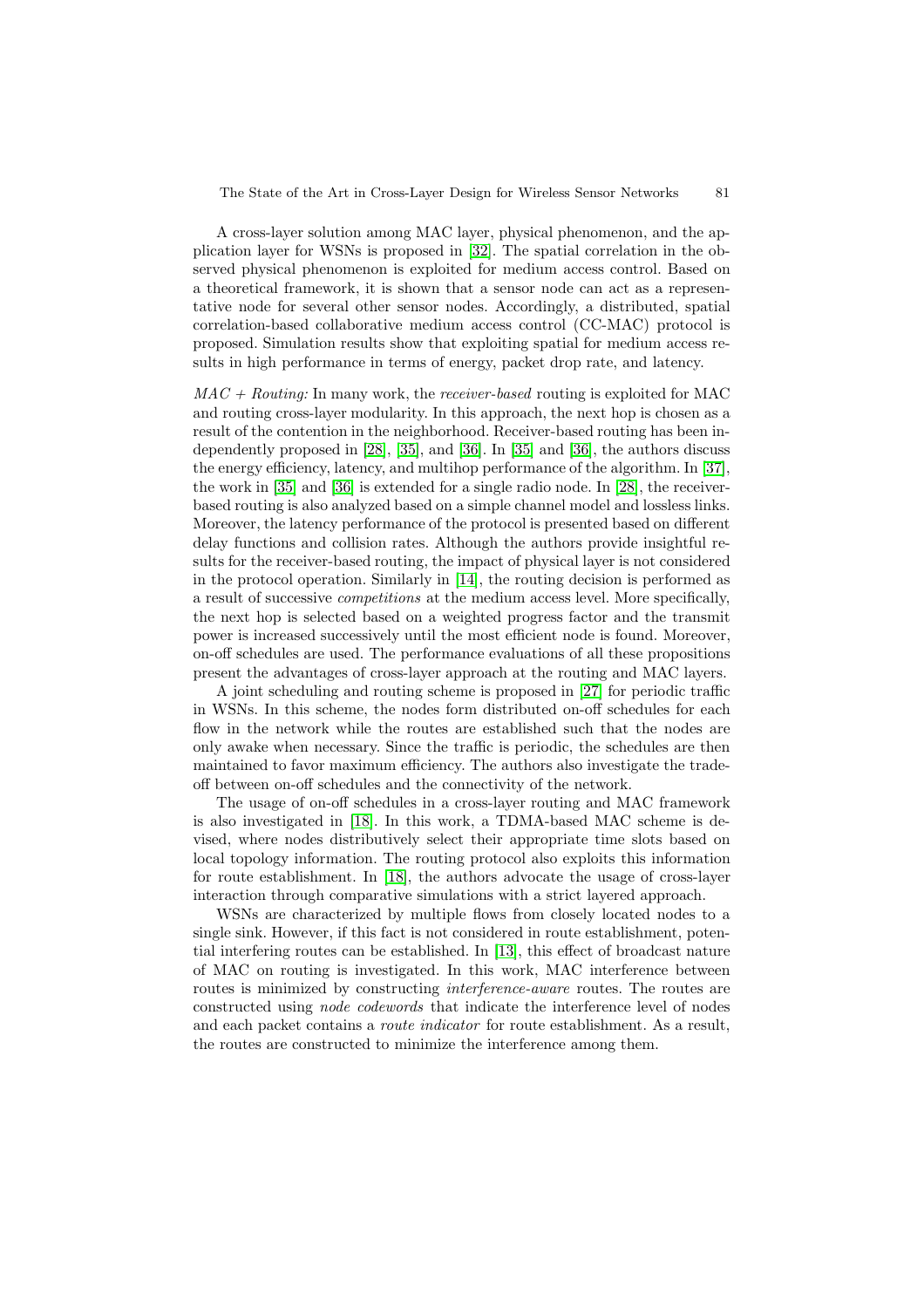Routing  $+$  PHY: A cross-layer optimization of network throughput for multihop wireless networks is presented in [34]. The authors split the throughput optimization problem into two sub-problems, i.e., multi-hop flow routing at the network layer and power allocation at the physical layer. The throughput is tied to the per-link data flow rates, which in turn depend on the link capacities and hence, the per-node radio power level. [On](#page-14-9) the other hand, the power allocation problem is tied to interference as well as the link rate. Based on this solution, a CDMA/OFDM based solution is provided such that the power control and the routing are performed in a distributed manner.

In [25], new forwarding strategies for geographic routing are proposed based on the results in [38]. The authors provide expressions for the optimal forwarding distance for networks with automatic repeat request (ARQ) and without ARQ. Moreover, two forwarding strategies for these cases are provided. The forwarding algorit[hm](#page-14-10)s require the packet reception rate of each neighbor for determination of the next hop [and](#page-14-1) construct routes accordingly. Although the new forwarding metrics illustrate the advantages of cross-layer forwarding techniques in WSNs, the analysis for the distribution of optimal hop distance is based on a linear network structure.

Transport  $+PHY$ : In [8], a cross-layer optimization solution for power control and congestion control is considered. The authors provide analytical analysis of power control and congestion control, and the trade-off between layered and cross-layer approach is presented as discussed in Section 3. Based on this framework, a cross-layer co[mm](#page-13-5)unication protocol based on CDMA is proposed, where the transmission power and the transmission rate is controlled. However, the proposed solutions only apply to CDMA-based wireless multihop networks, which may not apply to WSNs that CDMA technology may n[ot](#page-6-0) be feasible.

3-Layer Solutions: In addition to the proposed protocols that focus on pairwise cross-layer interaction, more general cross-layer approaches among three protocol layers exist. In [22], the optimization of transmission power, transmission rate, and link schedule for TDMA-based WSNs is proposed. The optimization is performed to maximize the network lifetime, instead of minimizing the total average power consumption. In [11], joint routing, MAC, and link layer optimization is proposed. The aut[hors](#page-13-6) consider a variable-length TDMA scheme and MQAM modulation. The optimization problem considers energy consumption that includes both transmission energy and circuit processing energy. Based on this analysis, it is shown that single-[hop](#page-13-7) communication may be optimal in some cases where the circuit energy dominates the energy consumption instead of transmission energy. Although the optimization problems presented in the paper are insightful, no communication protocol for practical implementation is proposed. Moreover, the transport layer issues such as congestion and flow control are not considered.

## **2.2 Cross-Layer Module (XLM) for Wireless Sensor Networks**

The cross-layer approach emerged recently still necessitates a unified cross-layer communication protocol for efficient and reliable event communication that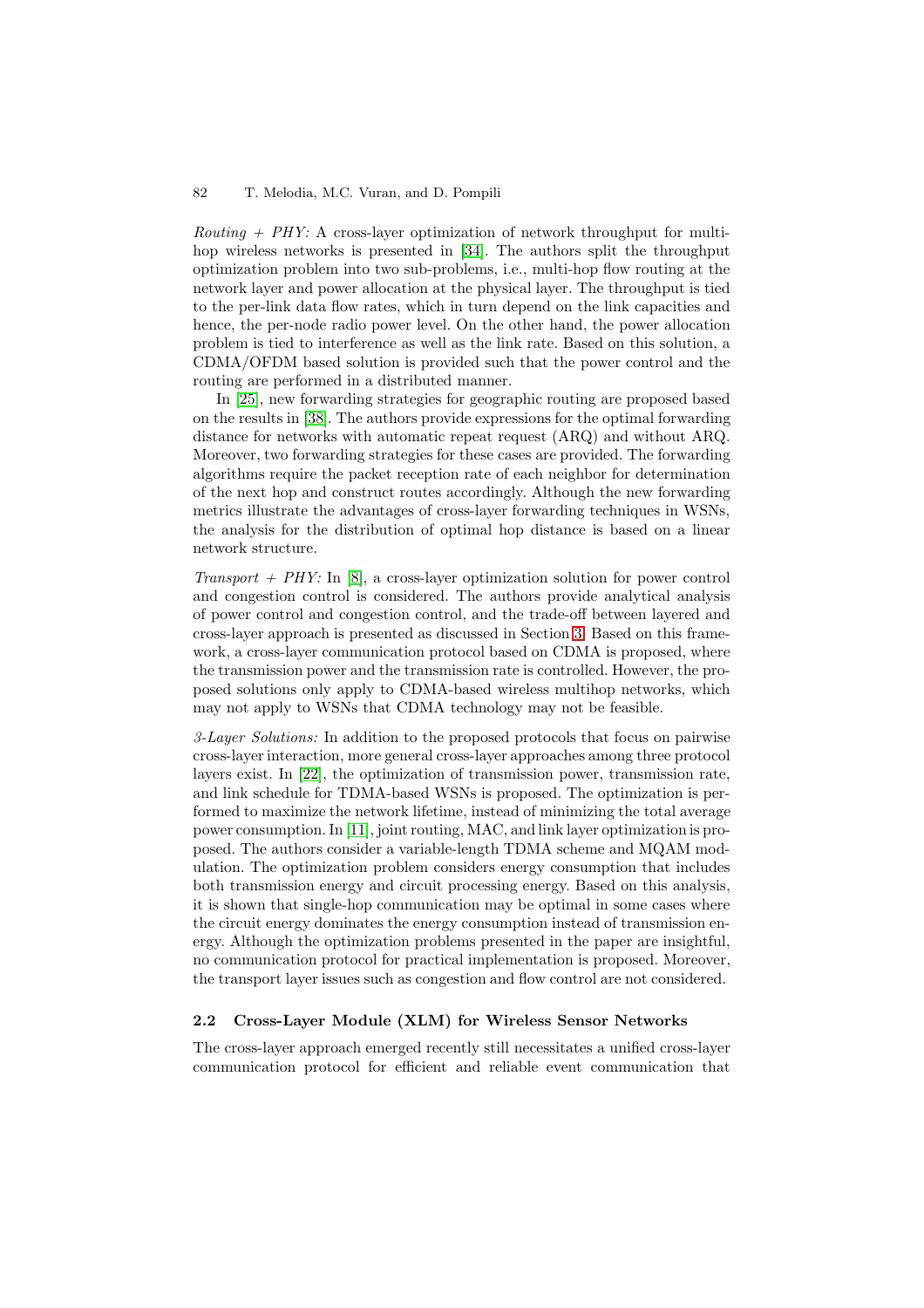considers transport, routing, and medium access functionalities with physical layer (wireless channel) effects for WSNs. Here, we overview a new communication paradigm, i.e., cross-layer module (XLM) for WSNs [3]. XLM replaces the entire traditional layered protocol architecture that has been used so far in WSNs.

The basis of communication in XLM is built on the initiative concept. The initiative concept constitutes the core of XLM and implicitly incorporates the intrinsic functionalities required for successful com[mun](#page-12-1)ication in WSN. A node initiates transmission by broadcasting an RTS packet to indicate its neighbors that it has a packet to send. Upon receiving an RTS packet, each neighbor of a node decides to participate in the communication through *initiative determina*tion. Denoting the initiative as  $\mathcal{I}$ , it is determined as follows:

$$
\mathcal{I} = \begin{cases}\n1, \text{ if } \begin{cases}\n\xi_{RTS} \geq \xi_{Th} \\
\lambda_{relay} \leq \lambda_{relay}^{Th} \\
\beta \leq \beta^{max} \\
E_{rem} \geq E_{rem}^{min}\n\end{cases} \\
0, \text{ otherwise}\n\end{cases} \tag{1}
$$

<span id="page-5-0"></span>where  $\xi_{RTS}$  is the received SNR value of the RTS packet,  $\lambda_{relay}$  is the rate of packets that are relayed by a node,  $\beta$  is the buffer occupancy of the node, and  $E_{rem}$  is the residual energy of the node, while the terms on the right side of the inequalities indicate the associated threshold values for these parameters, respectively. The initiative,  $\mathcal{I}$ , is set to 1 if all four conditions in (1) are satisfied. The first condition ensures that reliable links be constructed for communication. The second and third conditions are used for local congestion control in XLM. The second condition prevents congestion by limiting the traffic a node can relay. The third condition ensures that the node does not exper[ien](#page-5-0)ce any buffer overflow. The last condition ensures that the remaining energy of a node  $E_{rem}$ stays above a minimum value,  $E_{rem}^{min}$ .

The cross-layer functionalities of XLM lie in these constraints that define the initiative of a node to participate in communication. Using the initiative concept, XLM performs local congestion control, hop-by-hop reliability, and distributed operation. For a successful communication, a node first initiates transmission by broadcasting an RTS packet, which serves as a link quality indicator and also helps the potential destinations to perform receiver-based contention. Then, the nodes that hear this initiation perform initiative determination according to (1). The nodes that decide to participate in the communication contend for routing of the packet by transmitting CTS packets. The waiting times for the CTS packet transmission is determined based on the advancement of a node for routing [3]. Moreover, the local congestion control component of XLM ensures [en](#page-5-0)ergy efficient as well as reliable communication by a two-step congestion control. Analytical performance evaluation and simulation experiment results show that XLM significantly improves the communication performance and outperforms t[he](#page-12-1) traditional layered protocol architectures in terms of both network performance and implementation complexity.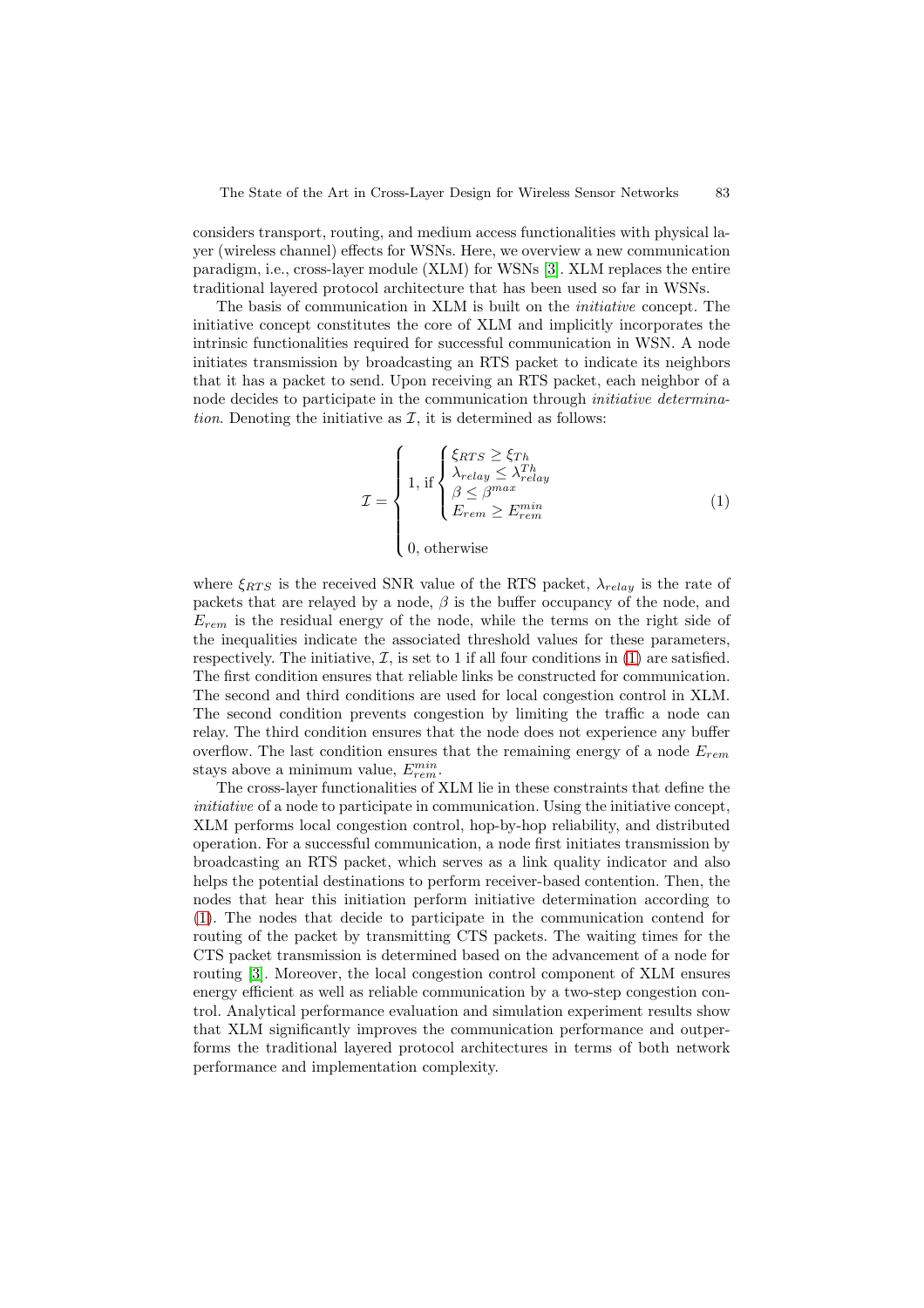## **3 Cross-Layer Resource Allocation**

<span id="page-6-0"></span>The design of networking protocols for multi-hop wireless ad hoc and sensor networks can be interpreted as the distributed solution of resource allocation problems at different layers. Resource allocation in the context of multi-hop wireless networks has been extensively studied in the last few years, typically with the objectives of maximizing the network lifetime [6], minimizing the energy consumption [23], and maximizing the network capacity [24]. However, most of the existing studies decompose the resource allocation problem at different layers, and consider allocation of the resources at each layer separately. Resource allocation problems are treated either heuristically, or without c[ons](#page-13-8)idering cross-layer interdependencies, [or](#page-14-11) by considering pairwise interactions be[twe](#page-14-12)en isolated pairs of layers.

A typical example of the tight coupling between functionalities handled at different layers is the interaction between the congestion control and power control mechanisms [8]. The congestion control regulates the allowed source rates so that the total traffic load on any link does not exceed the available capacity. In typical congestion control problems, the capacity of each link is assumed to be fixed and predetermined. However, in multi-hop wireless networks, the attainable capacity of each [wi](#page-13-5)reless link depends on the interference levels, which in turn depend on the power control policy. Hence, congestion control and power control are inherently coupled and should not be treated separately when efficient solutions are sought.

Furthermore, the physical, medium access control (MAC), and routing layers together impact the contention for network resources. The physical layer has a direct impact on multiple access of nodes in wireless channels by affecting the interference at the receivers. The MAC layer determines the bandwidth allocated to each transmitter, which naturally affects the performance of the physical layer in terms of successfully detecting the desired signals. On the other hand, as a result of transmission schedules, high packet delays and/or low bandwidth can occur, forcing the routing layer to change its route decisions. Different routing decisions alter the set of links to be scheduled, and thereby influence the performance of the MAC layer.

Several papers in the literature focus on the joint power control and MAC problem and/or power control and routing issues, although most of them study the interactions among different layers under restricted assumptions. In Section 3.1, we report a set of significative examples. In Section 3.2, we describe previous work that dealt with cross-layer design of multi-hop wireless networks within an optimization framework. In Section 3.3, we discuss a general framework for describing cross-layer optimization problems.

#### **3.1 Related Work: Pairwise Interactions**

In [12], the problem of scheduling maximum number of links in the same time slot is studied. The objective of the paper is to develop a power control based multiple access algorithm for contention-based wireless ad hoc networks, so that the network maximum per-hop throughput is achieved.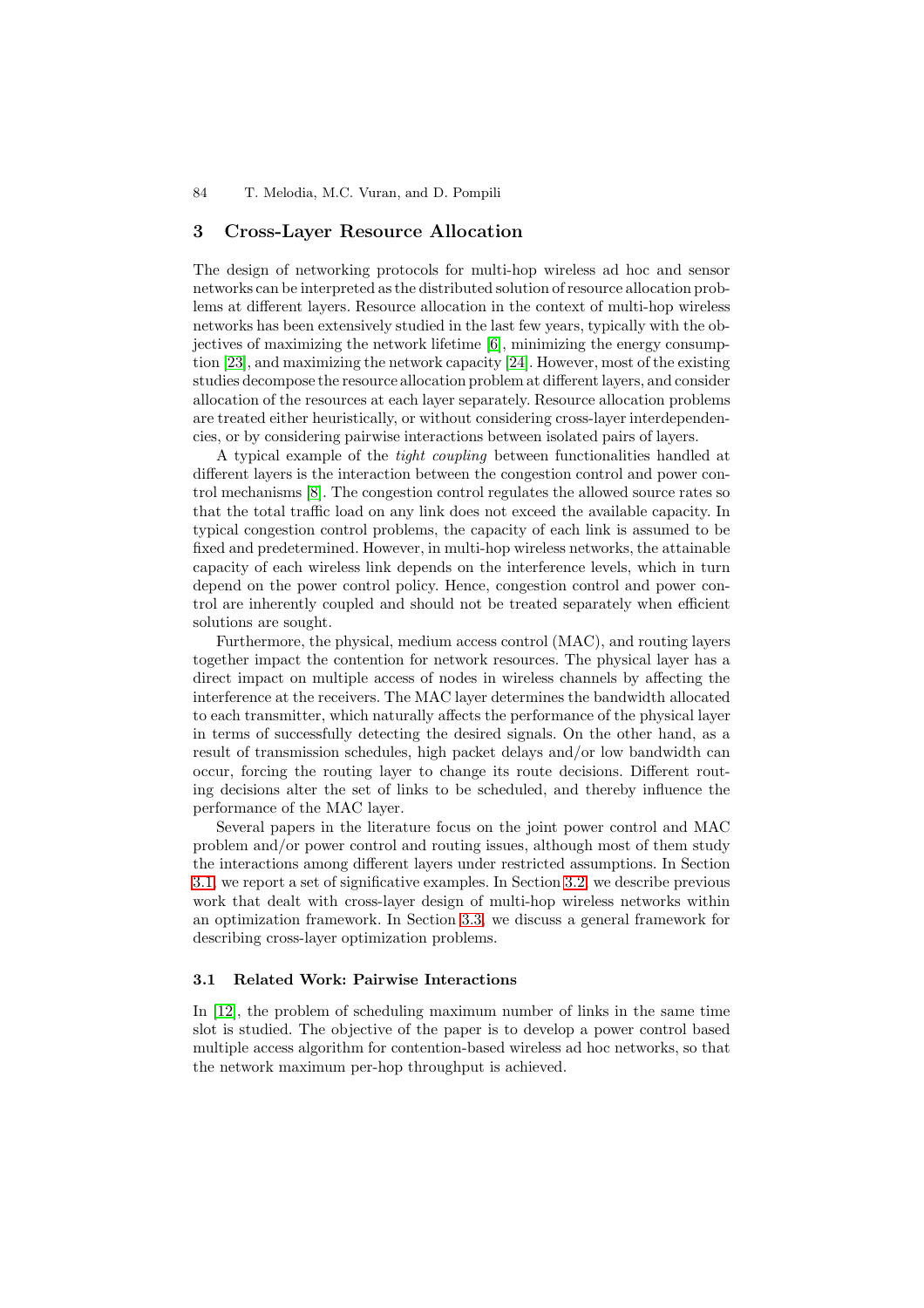In [10], the problem of joint routing, link scheduling, and power control to support high data rates for broadband wireless multi-hop networks is analyzed. In particular, the work focuses on the minimization of the total average transmission power, subject to given constraints regarding the minimum average data rate p[er li](#page-13-9)nk, as well as peak transmission power constraints per node.

In [20], the joint power control and scheduling problem is addressed under the assumption that the session paths are already given. This work aims at satisfying the rate requirements of the sessions not only in the long term, as considered in [10], but also in the short term, in order to prevent the sessions with low jitter or bound[ed](#page-13-10) delay requirement from suffering from the ambiguity of the long term guarantees. The need for close interactions between these layers is demonstrated, and it is pointed out that independent decisions at different layers for achieving [a lo](#page-13-9)cal objective would deteriorate the performance of other layers.

### **3.2 Related Work: Optimization Frameworks**

Recent studies, and in particular the pioneering work by Low [21] and Chiang [8], have demonstrated the need to integrate various protocol layers into a coherent framework, to help provide a unified foundation for the analysis of resource allocation problems, and to develop systematic techniques for cross-layer design of multi-hop wireless networks. These results are built on recentl[y de](#page-13-11)veloped nonl[in](#page-13-5)ear optimization theory for the design of communication systems. In particular, convex optimization [5] and geometric programming [9] optimization techniques have been recently proposed and investigated. The objective is to develop a framework that accurately models every aspect of the layered network architecture, resulting in new theoretical results and in practical new design perspectives.

The main techni[qu](#page-13-12)e used in these papers is the [m](#page-13-13)ethod of dual decomposition for convex optimization problems. The technique of dual decomposition has been used by Low in [21], where parameters describing congestion are interpreted as primal and dual optimization variables, while the TCP protocol is interpreted as a distributed primal-dual protocol solving a distributed utility maximization problem. In [8], transmitted power levels and congestion window sizes are jointly optimize[d. T](#page-13-11)he amount of bandwidth supplied to the upper layers is nonlinearly coupled to the bandwidth demanded by the congestion control through a dual variable. In [7], the cross-layer design of congestion control, routing, and scheduling are [jo](#page-13-5)intly tackled by extending the framework of utility maximization introduced in [8]. In [33], a primal-dual method is proposed for distributed solution of a joint source coding, routing, and channel coding. In [34], an optimization framework [is](#page-13-14) proposed that jointly optimizes routing and power allocation by also relying on network coding techniques.

## **[3.3](#page-14-9) A General Framework for Cross-Layer Design Problems**

As discussed above, the current trend is to formulate increasingly complex crosslayer resource allocation problems in multi-hop wireless networks as optimization problems. While details of the model are dependent on the particular problem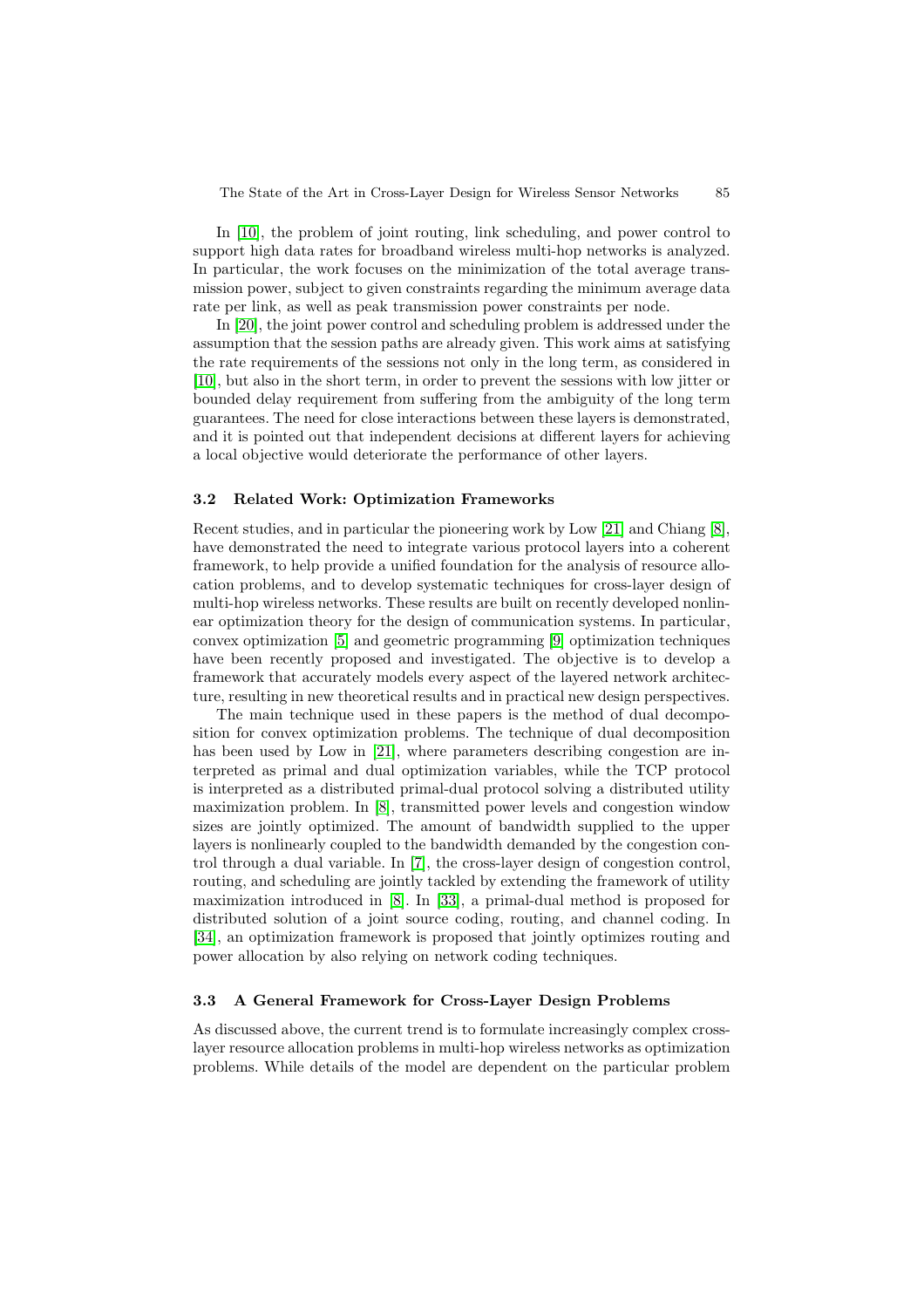being dealt with, it is possible to outline a general framework where particular problems can fit by specifying the form of particular functions. We build on the framework proposed in [8] and further specify it, for example by including latency bounds. Hence, we introduce the following notations that are used in the general formulation:

- $\mathbf{r} = [\mathbf{r}_1, \mathbf{r}_2, ..., \mathbf{r}_s, ..., \mathbf{r}_{|\mathcal{S}|}]$  i[s t](#page-13-5)he vector whose generic element  $\mathbf{r}_s$  represents the bit rate assigned to source  $s \in \mathcal{S}$ ;
- $\mathbf{p} = [\mathbf{p}_1, \mathbf{p}_2, ..., \mathbf{p}_j, ..., \mathbf{p}_{|\mathcal{N}|}]$  is the transmission power vector, where the generic element  $p_j$  is the transmission power assigned to node  $j \in \mathcal{N}$ ;
- $-$  **F** =  $[f_{ij}^s]$  is a binary matrix that represents the routing decisions, where the generic element  $f_{ij}^s$  equals 1 iff link  $(i, j)$  is part of the end-to-end path associated with source s;
- $\mathbf{P}^e = [P_1^e, P_2^e, ..., P_j^e, ..., P_{|\mathcal{N}|}^e]$  is a vector whose generic element  $P_j^e$  represents the decoding error probability desired by node  $j \in \mathcal{N}$ ;
- $d_{ij}$ ) is the delay expression associated to link  $(i, j)$ , that models the specific physical and MAC layer, and their interaction with the routing and congestion control functions;
- $l_{ij}$ ) is the capacity expression associated with link  $(i, j)$ , that depends on the physical layer characteristics;
- $B<sup>s</sup>$  is the delay bound associated with source s;
- $-\mathcal{U}_s$  and  $\mathcal{V}_i$  are utility functions in the objective function, which model the desired optimality characteristics of the network, according to the application requirements.

The problem can be cast as follows:

## **P**Opt**: Cross-layer Resource Allocation**

$$
Given: \tP_s^e, d_{ij}(), l_{ij}(), B^s\tFind: \t\mathbf{r}, \mathbf{F}, \mathbf{p}\tMinimize: \sum_{s \in S} \mathcal{U}_s(r_s) + \sum_{j \in \mathcal{N}} \mathcal{V}_j(p_j)
$$
\t(2)

<span id="page-8-0"></span>Subject to :

$$
\sum_{s \in \mathcal{S}} f_{ij}^s \cdot r_s \le l_{ij}(\mathbf{P}^e, \mathbf{p});\tag{3}
$$

$$
\sum_{(i,j)\in\mathcal{E}} f_{ij}^s \cdot d_{ij}(\mathbf{r}, l_{ij}(\mathbf{P}^e, \mathbf{p})) \leq B_s; \tag{4}
$$

<span id="page-8-1"></span>
$$
\mathbf{F} \in \mathcal{F}_{feas}(\mathbf{r}); \ \mathbf{r} \in \mathcal{R}_{feas}; \ \mathbf{p} \in \mathcal{P}_{feas}.\tag{5}
$$

<span id="page-8-3"></span><span id="page-8-2"></span>The above formulation jointly models problems at different layers in a crosslayer fashion. The optimization variables, whose values have to be jointly determined, are associated to different resources at different layers of the protocol stack. The transport problem consists of deciding the bit rate vector **r** to be assigned to the set of sources in the network. The routing problem consists of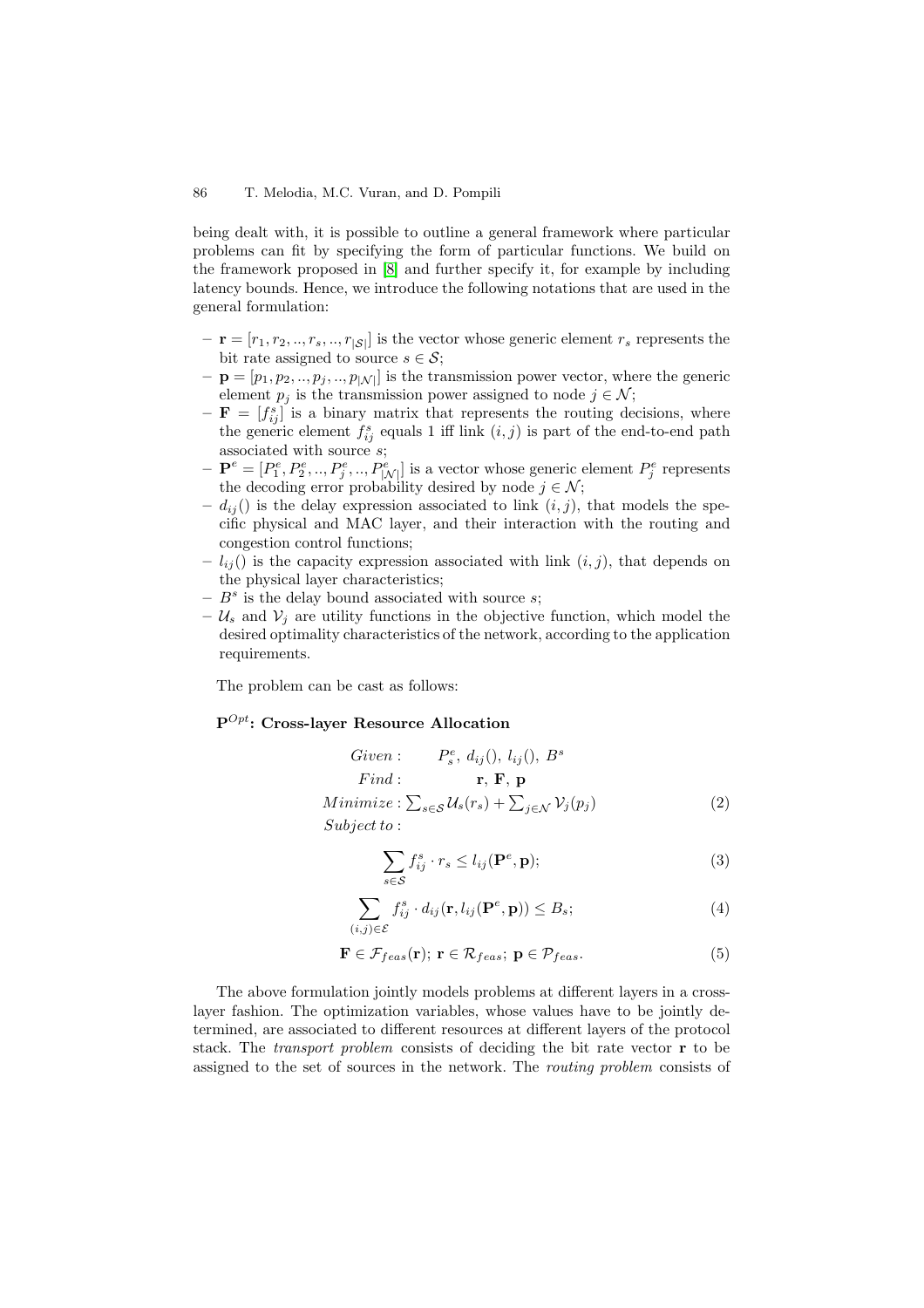determining the routing matrix **F** according to which the sources route their data flows. The physical problem consists of selecting the optimal transmission power vector **p** that the set of sources should use. The above variables have to be jointly selected in order to maximize the objective function in (2). In particular, (2) maximizes the sum of the utilities of each source  $s \in \mathcal{S}$  and of each node  $j \in \mathcal{N}$ , according to the utility functions  $\mathcal{U}_s$  and  $\mathcal{V}_j$ , respectively. While the former increases with increasing bit rates granted to each source, the latter increases with decreasing power assigned to each node. Constraint [\(3\)](#page-8-0) imposes that the [re](#page-8-0)source utilized on each link be lower than the link capacity, which depends on the desired decoding error probability vector and on the used transmission powers. Constraint (4) forces the end-to-end delay of each source to be bounded by the maximum tolerated delay. The delay on each link [ca](#page-8-1)n be expressed as a function of the assigned vector rate and link capacity. Constraints (5) impose limitations on the routing decisions, the available bit rates, and the selectable transmission pow[ers](#page-8-2), respectively, considering the MAC and physical constraints. Specifically, in the routing decision an end-to-end path is considered feasible if it is composed only of links connecting adjacent nodes. Moreover, [con](#page-8-3)current transmissions are considered feasible if the generated interference is within certain bounds.

# **4 Open Research Problems**

<span id="page-9-0"></span>As explained in Sections 2 and 3, there exists some research on cross-layer interactions and design in developing new communication protocols. However, there is still much to be gained by rethinking the protocol functions of network layers in a unified way so as to provide a single communication module for efficient communication in WSN[s.](#page-1-0) In o[th](#page-6-0)er words, the cross-layer approach emerged recently, still necessitates a unified cross-layer communication protocol for efficient and reliable event communication that considers transport, routing, and medium access functionalities with physical layer (wireless channel) effects for WSNs.

There are several open research problems toward the development of systematic techniques for cross-layer design of wireless sensor network protocols:

**Identify Adequate Utility Functions:** A thorough study is needed to identify utility functions that: i) represent the desired global design objectives of sensor networks, such as minimal energy consumption and maximum network lifetime; ii) exhibit particular properties, e.g., convexity, that allow finding a unique global optimum with efficient methods and developing distributed implementations.

**Improved Understanding of Energy Consumption:** Existing studies on cross-layer optimization are mostly focused on jointly optimizing functionalities at different layers, usually with the overall objective of maximizing the network throughput. Conversely, in WSNs the ultimate objective is usually to minimize the energy consumption and/or to maximize the network lifetime. Hence, further study is needed to develop models and methodologies suitable to solve energyoriented problems.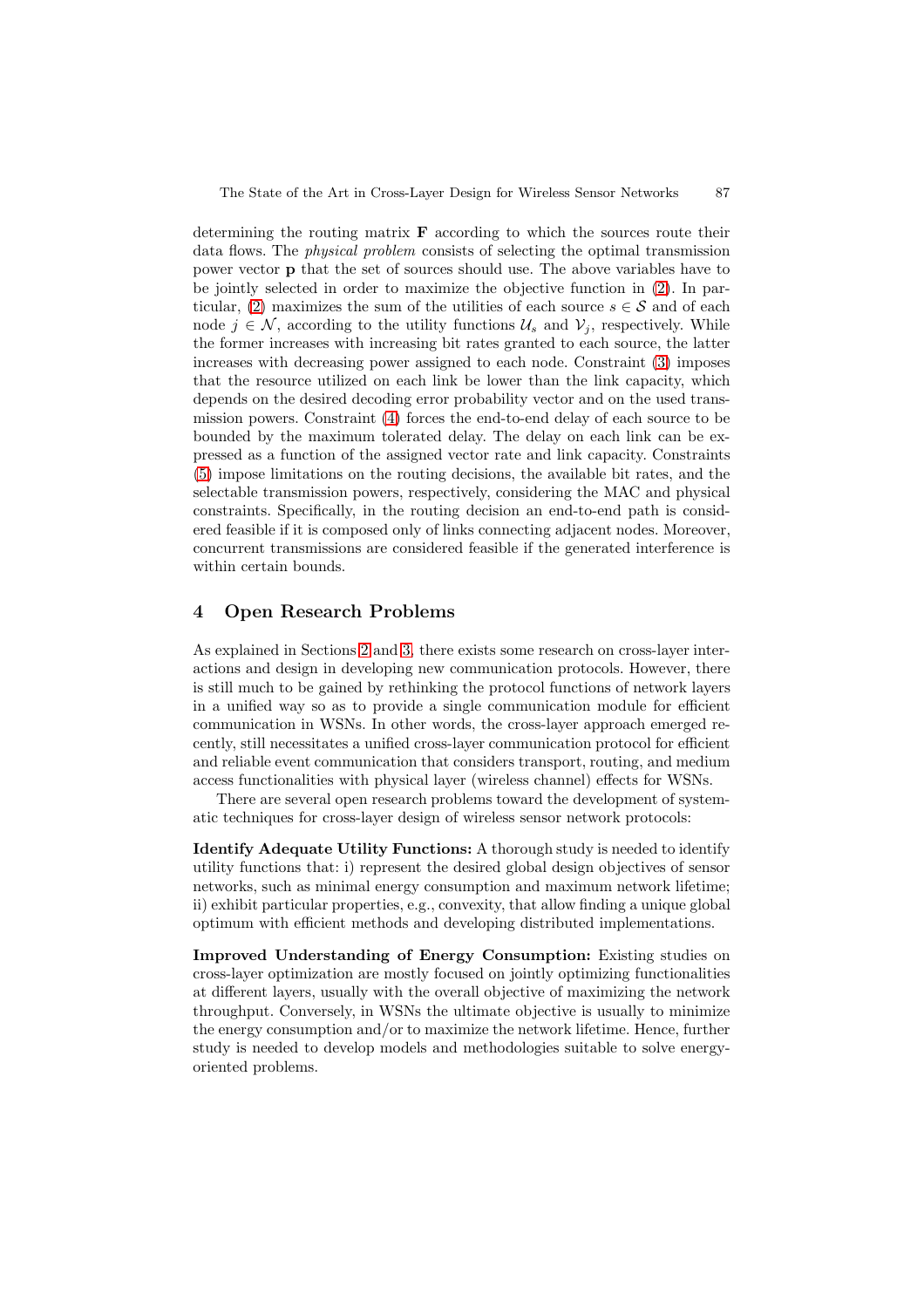**Accurate Delay Modeling:** There is a need to develop sound models to include in the above framework an accurate description of the end-to-end delay as results from the interaction of the different layers. This is particularly important for the design of sensor network protocols for monitoring applications that require realtime delivery of event data, such as those encountered in wireless sensor and actor networks (WSAN) [2].

**Connectivity with Realistic Physical Layer:** Connectivity in wireless networks has been previously studied [16][4], i.e., stochastic models have been developed to determine condit[ion](#page-12-2)s under which a network is connected. These results, however, cannot be straightforwardly used, as they are based on the so-called unit disk graph communication model. However, recent experimental studies have demonstrated that the effects [of](#page-13-15) [the](#page-13-16) impairments of the wireless channel on higher-layer protocols are not negligible, as the availability of links further fluctuates because of channel fading phenomena that affect the wireless transmission medium. Furthermore, mobility of nodes is not considered. In fact, due to node mobility and node join and leave events, the network may be subject to frequent topological reconfigurations. Thus, links are continuously established and broken. For the above reasons, new analytical models are required to determine connectivity conditions that incorporate mobility and fading channels.

**Cross-Layer Network Simulators:** Current discrete-event network simulators such as OPNET [39], NS-2 [40], J-Sim [41], GloMoSim [42] may be unsuitable to implement a cross-layer solution, since their inner structure is based on a layered architecture, and each implemented functionality run by the simulator engine is tightly tied to this architecture. Hence, implementing a cross-layer solution in one of th[ese](#page-14-13) simula[tors](#page-14-14) may tu[rn](#page-14-15) into a non-tr[ivia](#page-14-16)l task. For this reason, there is a need to develop new software simulators that are based on a new developing paradigm so as to ease the development and test of cross-layer algorithmic and protocol solutions.

# **5 Precautionary Guidelines in Cross-Layer Design**

In Section 4, we described several open research problems toward the development of systematic techniques for cross-layer design of wireless sensor network protocols. In this section, we describe possible risks raising when a cross-layer approach is followed, and propose precautionary guidelines and principles for cross-layer [d](#page-9-0)esign beyond the open research issues presented in Section 4.

As stressed in Sections 2 and 3, the increased interactions and dependencies across layers turn into an interesting optimization opportunity that may be worth exploiting. Following this intuition, many cross-layer design papers that explore a much richer interaction between parameters across layers have been [pro](#page-9-0)posed in the recent past. While, [how](#page-1-0)eve[r,](#page-6-0) as an immediate outcome most of these crosslayer suggestions may yield a performance improvement in terms of throughput or delay, this result is often obtained by decreasing the architecture modularity, and by loosing the logical separation between designers and developers. This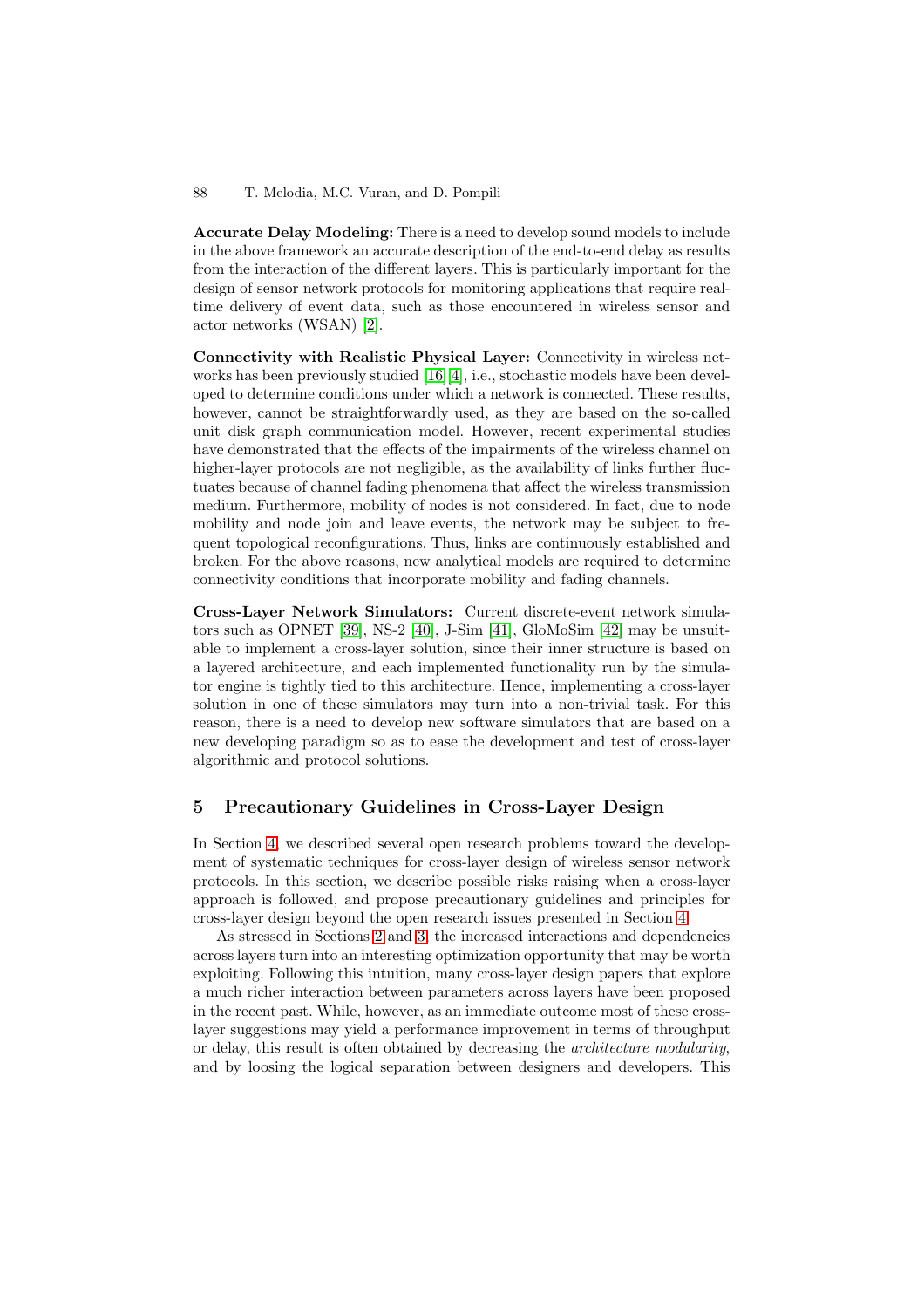abstraction decoupling is needed to allow the former to understand the overall system, and the latter to realize a more efficient production. For these reasons, when a cross-layer solution is proposed, the system performance gain needs to be weighed against the possible longer-term downfalls raised by a diminished degree of modularity.

In [19], the authors reexamine holistically the issue of cross-layer design and its architectural ramifications. They contend that a good architectural design leads to proliferation and longevity of a technology, and illustrate this with some historical examples, e.g., John von Neumann's architecture for computer syste[ms, a](#page-13-17)t the origin of the separation of software and hardware; the layered OSI architecture for networking, base of the current Internet architecture success; Shannon's architecture for communication systems, motivating the nonobvious separation of source and channel coding; last but not least, the plant controller feedback paradigm in control systems, providing universal principles common to human engineered systems as well as biological systems.

Although the concerns and cautionary advice expressed in [19] about crosslayer design are sound and well motivated, the layered-architecture, which turned to be a successful design choice for wired networks, may need to be carefully rethought for energy-constrained WSNs, where the concept itself of 'link' is labile, and many different effective transmission schemes and [co](#page-13-17)mmunication paradigms are conceivable.

This is also the conclusion drawn in [29], where the pros and cons of crosslayer design approach are evaluated. In [29], cross-layer design to improve reliability and optimize performance is advocated, although the design needs to be cautiously developed to provide long-term survivability of cross-layer architectures. In the following, we present so[me](#page-14-17) concerns and precautionary considerations, which need to be considered w[hen](#page-14-17) a cross-layer design architecture is proposed, and suggest some possible research directions.

**Modularity:** In the classical layered design approach, a system architecture is broken down into modular components, and the interactions and dependencies between these components are systematically specified. This design philosophy allows to break complex problems into easier subproblems, which can then be solved in *isolation*, without considering all the details pertaining the overall system. This approach guarantees the inter-operability of subsystems in the overall system once each subsystem is tested and standardized, leading to quick proliferation of technology and mass production. Conversely, a cross-layer design approach may loose the decoupling between design and development process, which may impair both the design and the implementation development and slow the innovation down.

**System Enhancement:** Design improvements and innovations may become difficult in a cross-layer design, since it will be hard to assess how a new modification will interact with the already existing solutions. Furthermore, a cross-layer architecture would be hard to upkeep, and the maintaining costs would be high. In the worst cases, rather than modifying just one subsystem, the entire system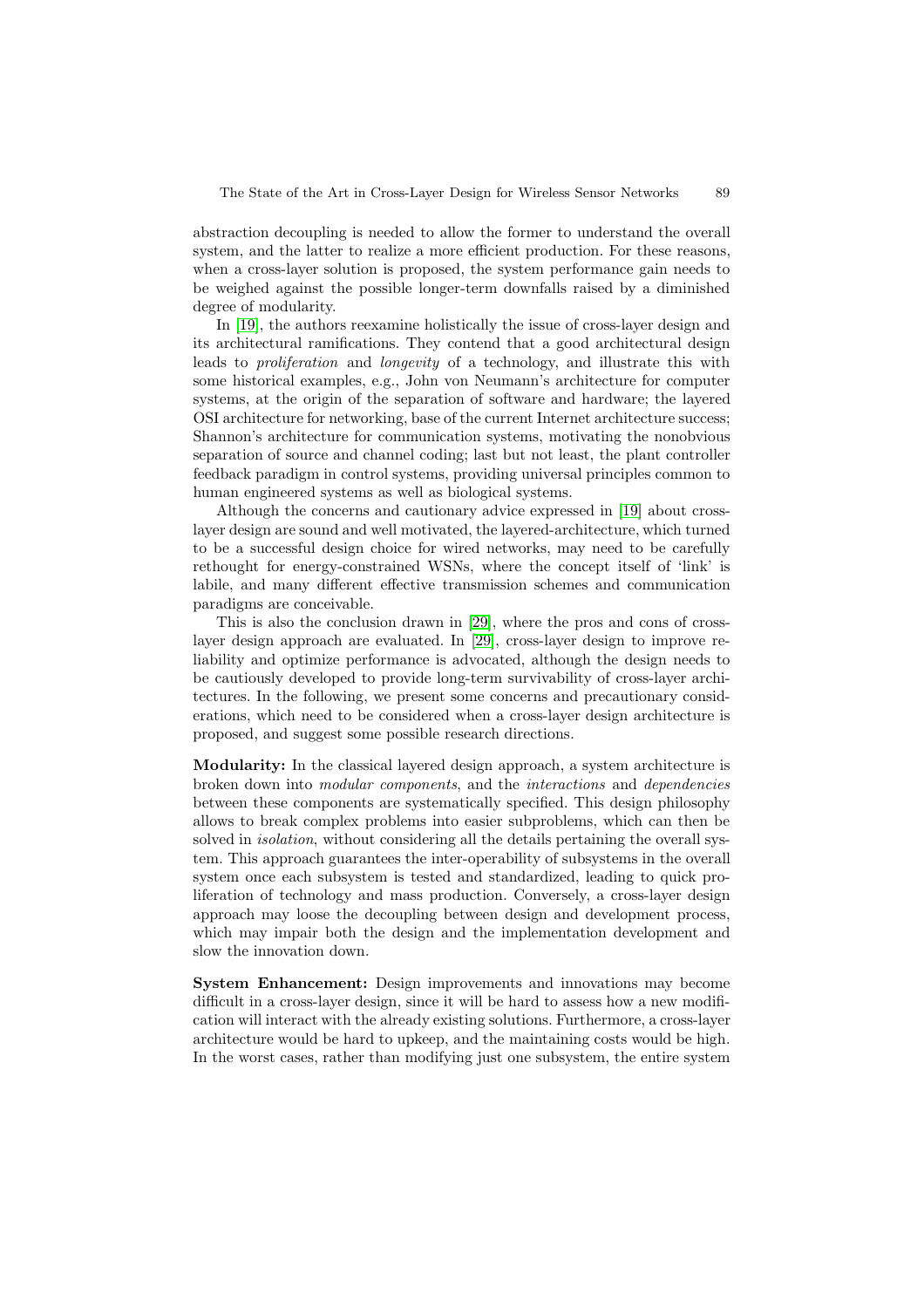may need to be replaced. For these reasons, we advocate keeping some degree of modularity in the design of cross-layer solutions. This could be achieved by relying on functional entities - as opposed to layers in the classical design philosophy - that implement particular functions. This would also have the positive consequence of limiting the duplication of functions that often characterizes a layered design. This functional redundancy is, in fact, one the cause for poor system performance.

**Instability:** In cross-layer design, the effect of any single design choice may affect the whole system, leading to various negative consequences such as instability. This is a non trivial problem to solve, since it is well known from control theory that stability is a paramount issue. Moreover, the fact that some interactions are not easily foreseen makes cross-layer design choices even trickier. Hence, great care should be paid to prevent design choices from negatively affecting the overall system performance. To this purpose, there is a need to integrate and further develop control theory techniques to study stability properties of system designed following a cross-layer approach. Dependency graphs, which may be used to capture the dependency relation between parameters, could be valuable means to prove stability, although hard to implement in some cases.

## **6 Conclusions**

In this paper, we reviewed and classified literature on cross-layer protocols, improvements, and design methodologies for wireless sensor networks (WSNs). We overviewed the communication protocols devised for WSNs that focus on crosslayer design techniques. We classified these techniques based on the network layers they aim at replacing in the classical OSI network stack. Furthermore, we discussed systematic methodologies for the design of cross-layer solution for sensor networks as resource allocation problems in the framework of non-linear optimization. We outlined open research issues in the development of cross-layer methodologies for sensor networks and discussed possible research directions.

A cross-layer design methodology for energy-constrained wireless sensor networks is an appealing approach as long as cross-layer interactions are thoroughly studied and controlled. As pointed out in this paper, in fact, no cross-layer dependency should be left unintended, since this may lead to poor performance of the entire system.

## <span id="page-12-0"></span>**References**

- 1. I. F. Akyildiz, W. Su, Y. Sankarasubramaniam, Y., and E. Cayirci, "Wireless Sensor Networks: A Survey", Computer Networks (Elsevier) Journal, Vol. 38, No. 4, pp. 393-422, March 2002.
- <span id="page-12-2"></span>2. I. F. Akyildiz, and I. H. Kasimoglu, "Wireless Sensor and Actor Networks: Research Challenges," Ad Hoc Networks Journal (Elsevier), Vol. 2, No. 4, pp. 351-367, October 2004.
- <span id="page-12-1"></span>3. I. F. Akyildiz, M. C. Vuran, and O. B. Akan, "Cross-Layer Module (XLM) for Wireless Sensor Networks," to appear in CISS '06, March 2006.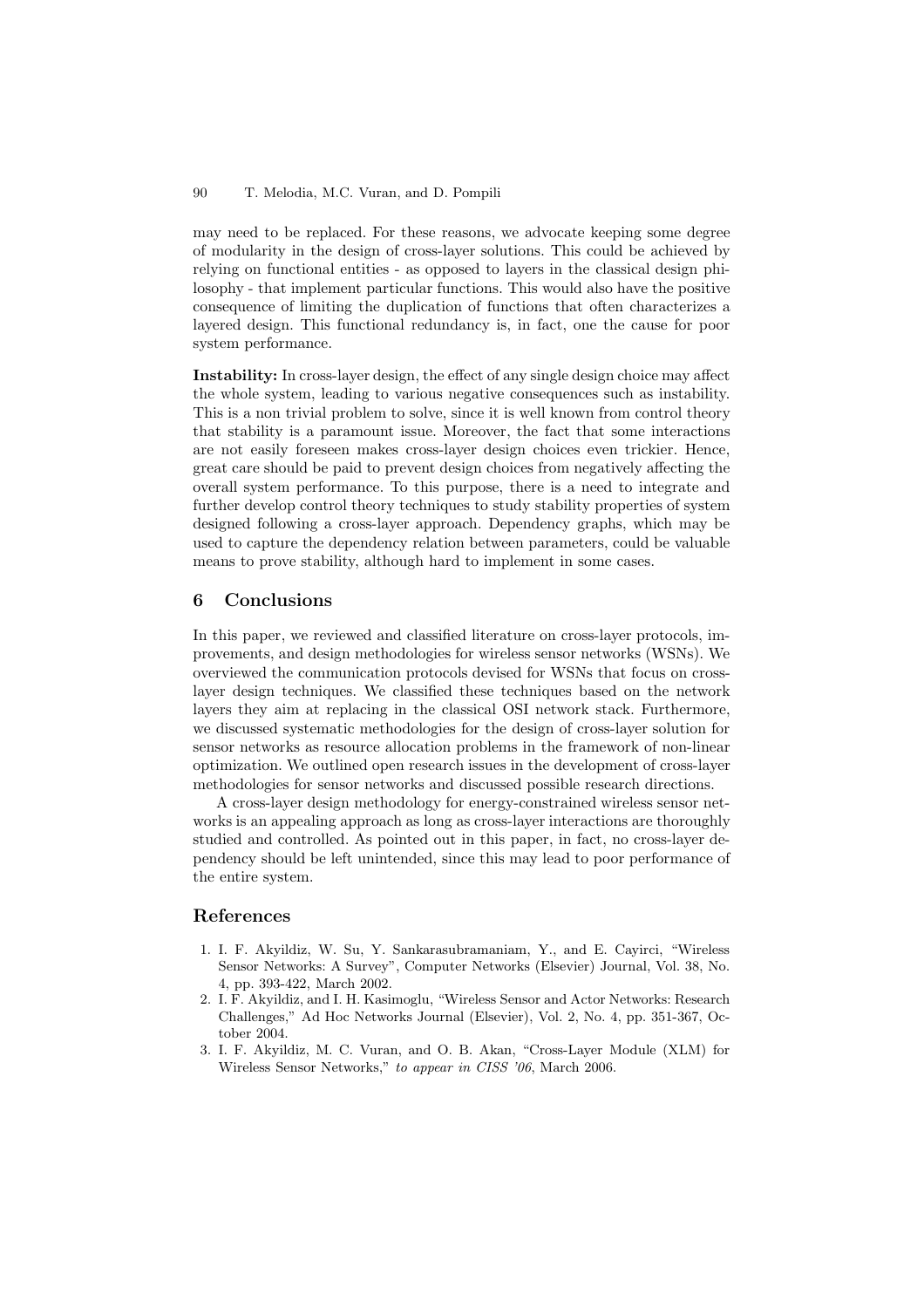The State of the Art in Cross-Layer Design for Wireless Sensor Networks 91

- <span id="page-13-16"></span>4. Christian Bettstetter, "On the Minimum Node Degree and Connectivity of a Wireless Multihop Network," In Proc. ACM Intern. Symp. on Mobile Ad Hoc Networking and Computing (MobiHoc), Lausanne, Switzerland, pp. 80-91, June 9-11, 2002
- <span id="page-13-12"></span>5. Stephen Boyd, and Lieven Vandenberghe, "Convex Optimization," Cambridge University Press, March 2004.
- <span id="page-13-8"></span>6. J. H. Chang, and L. Tassiulas, "Energy conserving routing in wireless ad hoc networks," in Proc. IEEE INFOCOM 2000, March 2000, pp. 22–31.
- <span id="page-13-14"></span>7. L. Chen, S. H. Low, M. Chiang, and J. C. Doyle, "Optimal Cross-layer Congestion Control, Routing and Scheduling Design in Ad Hoc Wireless Networks, " submitted for publication.
- <span id="page-13-5"></span>8. M. Chiang, "Balancing transport and physical Layers in wireless multihop networks: jointly optimal congestion control and power control," IEEE JSAC, vol. 23, no. 1, pp. 104 116, Jan. 2005.
- <span id="page-13-13"></span>9. M. Chiang, "Geometric programming for communication systems", Short monograph in Foundations and Trends in Communications and Information Theory, vol. 2, no. 1-2, pp. 1-154, July 2005.
- <span id="page-13-9"></span>10. R. Cruz and A. Santhanam, "Optimal routing, link scheduling and power control in multi-hop wireless networks," in Proceedings of INFOCOM'03, San Francisco, USA, Mar. 2003, pp. 702–711.
- <span id="page-13-7"></span>11. S. Cui, R. Madan, A. Goldsmith, S. Lall, "Joint routing, MAC, and link layer optimization in sensor networks with energy constraints," in Proc. IEEE ICC '05, vol. 2, pp. 725 - 729, May 2005.
- 12. T. ElBatt and A. Ephremides, "Joint Scheduling and Power Control for Wireless Ad-hoc Networks," in Proceedings of INFOCOM'02, New York, June 2002.
- <span id="page-13-0"></span>13. Fang, Y., McDonald, B., "Dynamic codeword routing (DCR): a cross-layer approach for performance enhancement of general multi-hop wireless routing," 2004.
- <span id="page-13-4"></span>14. D. Ferrara, et. al., "MACRO: An Integrated MAC/Routing Protocol for Geographical Forwarding in Wireless Sensor Networks," in Proc. IEEE Infocom '05, vol. 3, pp. 1770 - 1781, March 2005.
- <span id="page-13-2"></span>15. D. Ganesan, et. al., "An empirical study of epidemic algorithms in large scale multihop wireless networks," Technical Report, Intel Research, 2002.
- <span id="page-13-15"></span>16. Gupta, P. and Kumar P. R., "Critical power for asymptotic connectivity in wireless networks," Stochastic Analysis, Control, Optimization and Applications: a volume in honor of W. H. Fleming, W. M. McEneaney, G. Yin and Q. Zhang, Birkhauser, Boston, 1998.
- <span id="page-13-3"></span>17. J. Haapola, Z. Shelby, C. Pomalaza-Raez, P. Mahonen, "Cross-layer energy analysis of multi-hop wireless sensor networks," in  $EWSN$  '05, pp. 33 - 44, 2005.
- <span id="page-13-1"></span>18. L. van Hoesel, T. Nieberg, J. Wu, and P. J. M. Havinga, "Prolonging the lifetime of wireless sensor networks by cross-layer interaction," IEEE Wireless Communications, vol. 11, no. 6, pp. 78 - 86, Dec. 2004.
- <span id="page-13-17"></span>19. V. Kawadia and P.R. Kumar, "A Cautionary Perspective On Cross-Layer Design," IEEE Wireless Communications Magazine, February 2005.
- <span id="page-13-10"></span>20. U. C. Kozat, I. Koutsopoulos, and L. Tassiulas, "A Framework for Cross-layer Design of Energy-efficient Communication with QoS Provisioning in Multi-hop Wireless Networks," in Proceedings of INFOCOM'04, Honk Kong, Mar. 2004.
- <span id="page-13-11"></span>21. S. H. Low, "A Duality Model of TCP and Queue Management Algorithms," IEEE/ACM Transactions on Networking, vol 11, no. 4, pp. 525-526, August 2003.
- <span id="page-13-6"></span>22. R. Madan, S. Cui; S. Lall, A. Goldsmith, "Cross-layer design for lifetime maximization in interference-limited wireless sensor networks," in Proc. IEEE INFOCOM '05, vol. 3, pp. 1964 - 1975, March 2005.